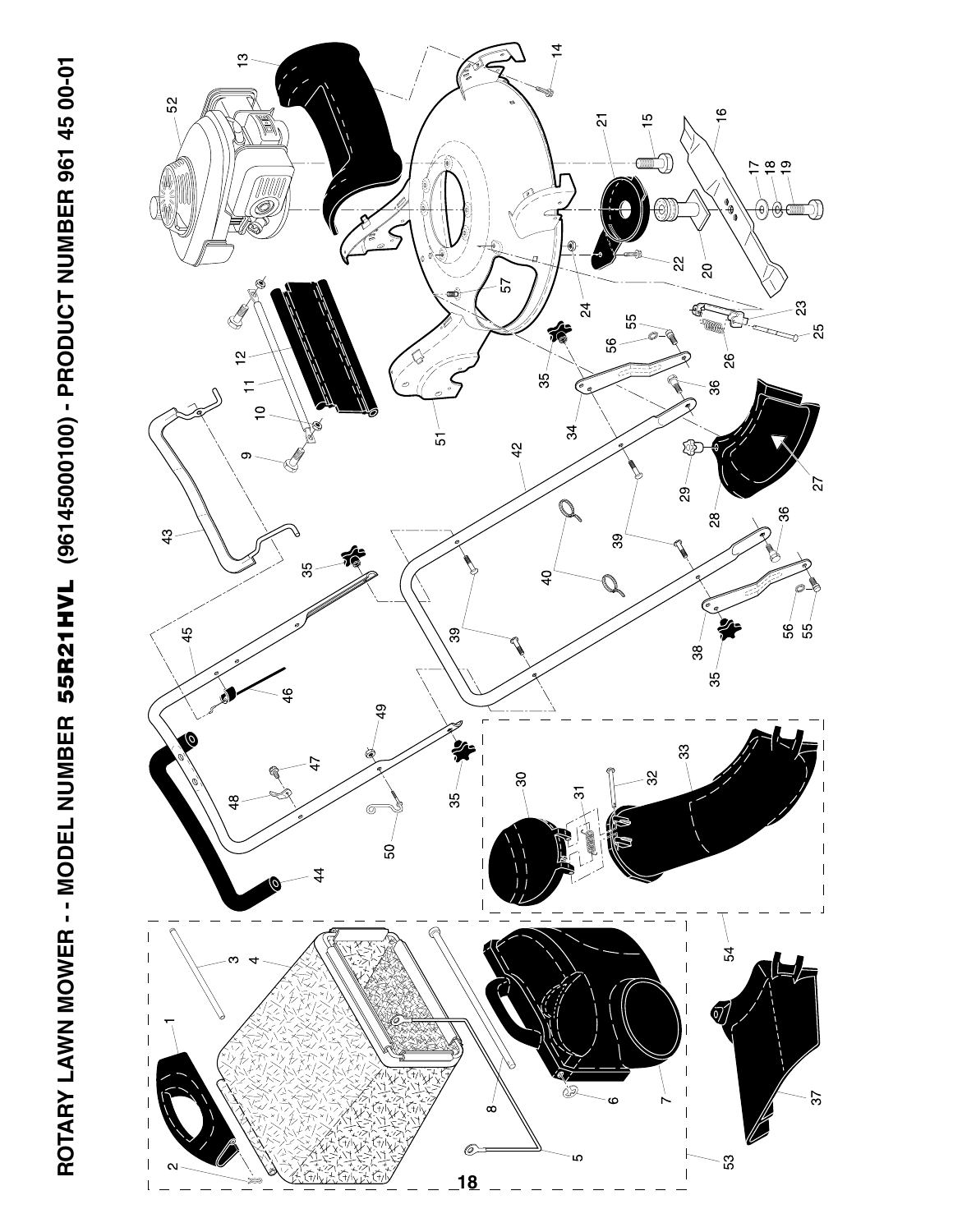ROTARY LAWN MOWER -- MODEL NUMBER 55R21HVL (96145000100) - PRODUCT NUMBER 961 45 00-01 **ROTARY LAWN MOWER - - MODEL NUMBER 55R21HVL (96145000100) - PRODUCT NUMBER 961 45 00-01**

| <b>DESCRIPTION</b>    | Spring, Door, Discharge Chute<br>Rod, Door, Discharge Chute | Discharge Chute, Plastic                           | Adjustment Bracket, Lower Handle, LH | Knob, Star              | Bolt, Shoulder | Deflector, Discharge             | Adjustment Bracket, Lower Handle, RH | Bolt, Handle                   | Wire Tie    | Handle Assembly, Lower | Bail, Control                             | Grip, Foam   | Handle Assembly, Upper (Includes Foam Grip) | Cable, Engine Zone Control                                   | Screw | Bracket, Upstop  | Nut, Hex 1/4-20 | Rope Guide                                       | Kit, Housing   | Engine, Honda, Model Number GCV160 | For engine service and replacement parts,                   | call Honda at 1-800-426-7701)    | Grassbag Assembly, Complete | Discharge Chute Assembly, Complete | Stud, Shoulder, T45                                                                     | E-Ring, T45      | Stud            | Decal, Warning (not shown)                   | Owner's Manual, English / French |
|-----------------------|-------------------------------------------------------------|----------------------------------------------------|--------------------------------------|-------------------------|----------------|----------------------------------|--------------------------------------|--------------------------------|-------------|------------------------|-------------------------------------------|--------------|---------------------------------------------|--------------------------------------------------------------|-------|------------------|-----------------|--------------------------------------------------|----------------|------------------------------------|-------------------------------------------------------------|----------------------------------|-----------------------------|------------------------------------|-----------------------------------------------------------------------------------------|------------------|-----------------|----------------------------------------------|----------------------------------|
| PART<br><u>o</u><br>2 | 34-78<br>1834-45<br>532                                     | ្ត<br>ខ្លួន ខ្លួន<br>លុយ លុយ                       |                                      |                         |                |                                  |                                      |                                |             |                        |                                           |              |                                             |                                                              |       |                  |                 |                                                  |                | $\mathbf{I}$                       |                                                             |                                  |                             |                                    | 532 19 48-66<br>532 18 90-14<br>532 18 86-28<br>532 18 86-28<br>812 00 00-58            |                  |                 | 532 18 86-34<br>532 16 23-00<br>532 19 59-94 |                                  |
| KEY<br>$\frac{1}{2}$  | ᢛ                                                           |                                                    |                                      |                         |                |                                  |                                      |                                |             |                        |                                           |              |                                             |                                                              |       |                  |                 | <b>ន</b> ភន                                      |                |                                    |                                                             |                                  | 53                          |                                    | <b>45657</b>                                                                            |                  |                 | f,                                           | $\frac{1}{1}$                    |
| <b>DESCRIPTION</b>    | Rear<br>$\vec{p}$<br>Handle, Grassba<br>Hairpin Cotter      | e, Grassbag<br>Rod, Rear Hand                      | Grassbag                             | ਨ<br>Frame, Grassba     | E-Ring         | Door, Grassbag                   |                                      | Rod, Pivot<br>Bolt<br>Nut, Hex |             | Tube, Rear Skirt       | Skirt, Rear                               | Cover, Front | her Head                                    | Screw, Hex Washer Hea<br>Bolt, Engine Mounting<br>Blade, 21" |       | Washer, Hardened | Washer, Lock    | 2<br>Grade 8, 3/8-24 x<br>Bolt, Hex Head         | Adapter, Blade | Debris Shield                      | Screw, Hex Head, Serrated<br>Mounting Bracket, Mulcher Door |                                  | Nut, Hex                    | Rod, Hinge                         | Door<br>Spring, Mulcher                                                                 | Decal, Danger    | Door<br>Mulcher | Knob                                         | Chute<br>Door, Discharge         |
| PART<br>0<br>Z        | 05-82                                                       | 53485<br>53485<br>53485<br>$\frac{\infty}{\infty}$ | თ                                    | $\overline{\mathbf{8}}$ | $00 - 14$<br>8 | 05-81<br>34-79<br>$\overline{9}$ | $\frac{\infty}{\infty}$              | 04-05<br>$\frac{1}{4}$         | 04-00<br>80 |                        | 889228824<br>985728824<br>98922882<br>တ တ |              |                                             | $\sigma$ $\sigma$ $\sigma$ $\sigma$                          |       | 85               | 85              | $02 - 63$<br>$17 - 66$<br>67-66<br>$\frac{5}{6}$ |                | $05 - 16$<br>$\frac{1}{2}$         | 04-06<br>80                                                 | 36-09<br>$\frac{\infty}{\infty}$ | 5 e 2                       |                                    | $11 - 52$<br>$34 - 46$<br>$34 - 46$<br>$\infty$<br>លលលលលលល<br>ខាងការ<br>ស្រុក មាន ស្រុក | 73-39<br>$\circ$ | $05 - 15$<br>တ  | $34 - 47$<br>$\infty$                        | 05-80<br>ග                       |
| KEY<br>NO.            | - מט 4 מסר 8 סברה בדבר בר בר מטטט מטט מטט מטט -             |                                                    |                                      |                         |                |                                  |                                      |                                |             |                        |                                           |              |                                             |                                                              |       |                  |                 |                                                  |                |                                    |                                                             |                                  |                             |                                    |                                                                                         |                  |                 |                                              |                                  |

IMPORTANT: Use only Original Equipment Manufacturer (O.E.M.) replacement parts. Failure to do so could be hazardous, damage your lawn mower and void your warranty.<br>IMPORTANT: Use only Original Equipment Manufacturer (O.E.M **IMPORTANT:** Use only Original Equipment Manufacturer (O.E.M.) replacement parts. Failure to do so could be hazardous, damage your lawn mower and void your warranty.**NOTE:** All component dimensions given in U.S. inches. 1 inch = 25.4 mm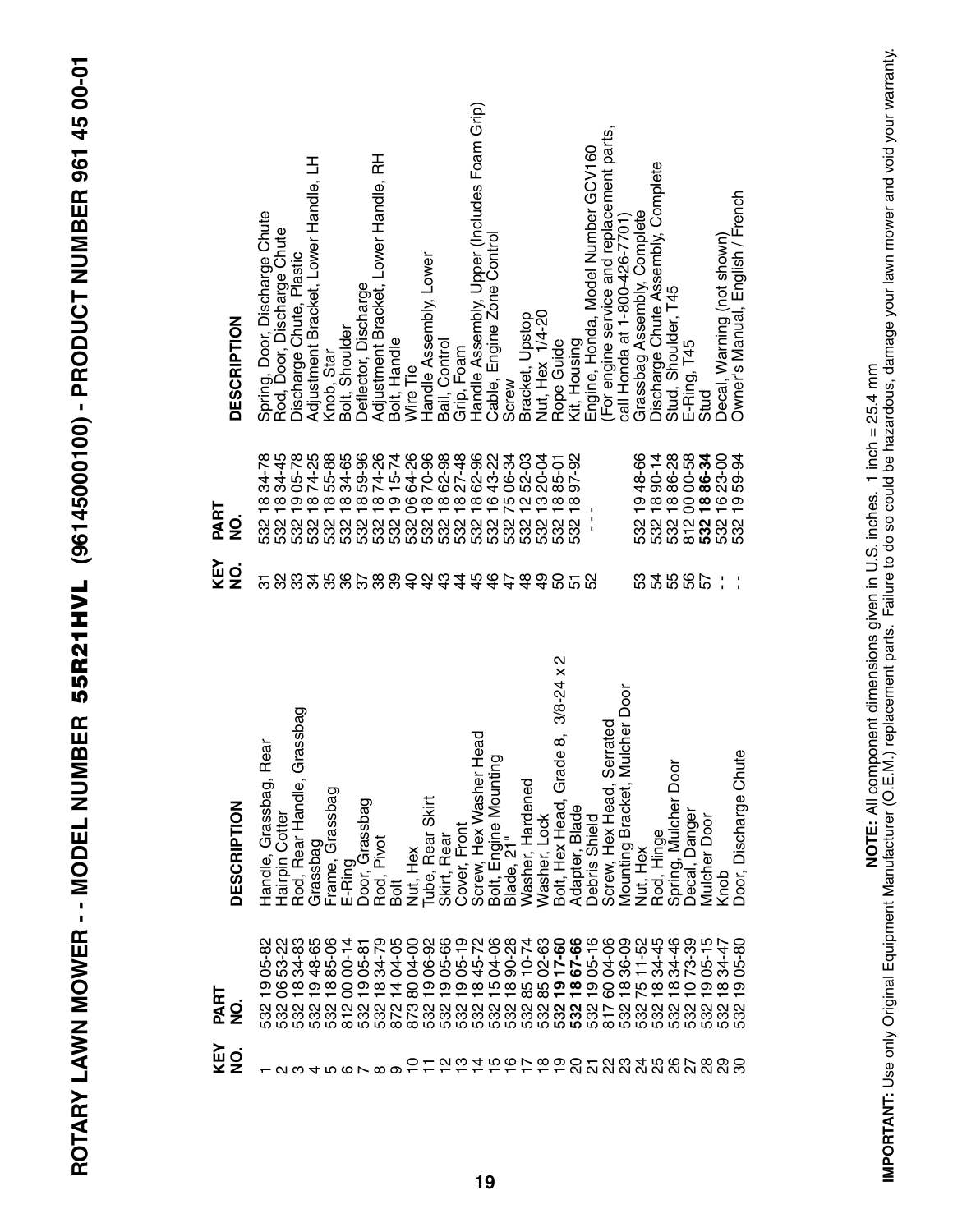

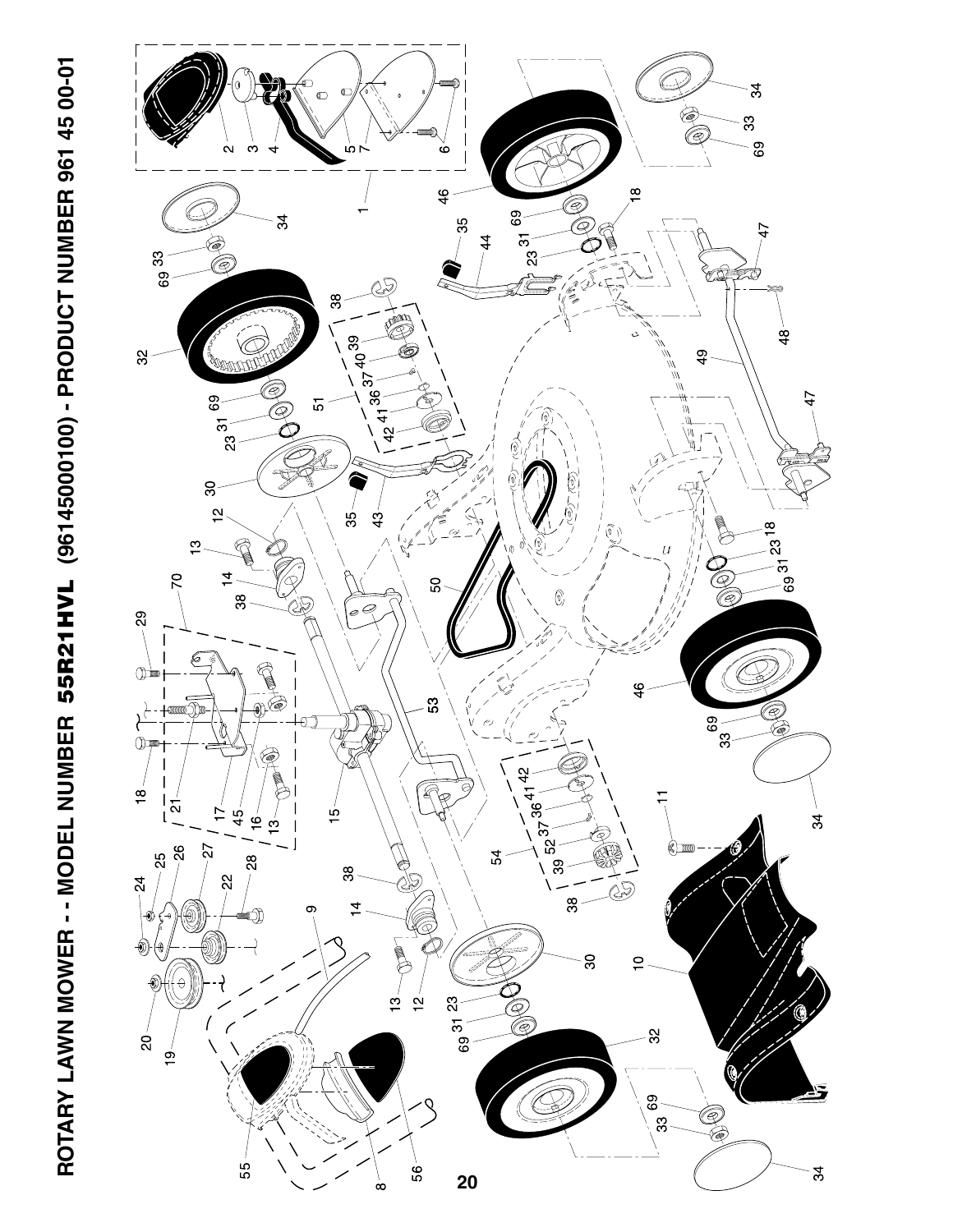| DESCRIPTION<br>PART<br>g<br>Z | Screw 1/4-20 x 1/16<br>$04 - 10$<br>80<br>817 | Cover, Dust, Wheel<br>Washer, Flat 3/8<br>83-48<br>$34 - 57$<br>$\frac{8}{6}$<br>ល្លួល<br>ហើយ<br>ហើយ | $9 \times 2 - 1/4$<br>Wheel Assembly, Rear<br>26-22<br><u>စု</u> | Nut, Hex<br>39-23<br>8 <sup>o</sup> | Hubcap<br>36-95<br>$\overset{\infty}{\mathbf{-}}$ | Knob<br>59-91<br>82-91           | Spring, Torsion<br>50-98<br>$\frac{\infty}{\infty}$                          | Pawl<br>E-Ring<br>00-58<br>8<br>ិ<br>បានបានបានបានបានបានបាន <b>បាន</b><br>បានបានបានបានបានបាន <b>បាន</b> បានបានបានបានបា | Gear<br>$51 - 03$<br>$\overline{1}$ | Retainer, Drive, LH<br>$51 - 05$<br>$\overline{1}$ | Disc, Drive<br>51-04<br>$\overline{\phantom{0}}$ | Seal, Friction<br>41-72<br>$\frac{1}{2}$ | Lever, Selector, Wheel Height, Rear<br>Lever, Selector, Wheel Height, Front<br>05-20<br>$\circ$ | 05- <b>18</b><br>22-38<br>34-38<br>$\mathbf{\circ}$ | Wheel Assembly, Front 9 x 2-1/4<br>$\bullet$ | Retainer, Hairpin Cotter<br>Bushing, Front Axle<br>96-75<br>$\overline{\mathbf{8}}$<br>$\overline{\mathbf{6}}$ | Torque Shaft Assembly, Front<br>70-89<br>$\infty$ | Belt, Drive<br>36-88<br>$\overline{\mathbf{8}}$ | Pinion Assembly, LH<br>83-31<br>$\overline{\infty}$ | Retainer, Drive, RH<br>51-02<br>$\geq$ | Rear Axle Assembly<br>$70 - 91$<br>$\frac{\infty}{\infty}$ | Pinion Assembly, RH<br>83-30<br>$\frac{\infty}{\infty}$ | Decal, Drive Control<br>Decal, Drive Control Adjustment (bottom)<br>90-74<br>$\overline{\mathbf{8}}$<br>532 | 59-13<br>$\frac{\infty}{\infty}$<br>532 | Bearing, Ball (Wheel)<br>$0 - 68$<br>75<br>532 |
|-------------------------------|-----------------------------------------------|------------------------------------------------------------------------------------------------------|------------------------------------------------------------------|-------------------------------------|---------------------------------------------------|----------------------------------|------------------------------------------------------------------------------|-----------------------------------------------------------------------------------------------------------------------|-------------------------------------|----------------------------------------------------|--------------------------------------------------|------------------------------------------|-------------------------------------------------------------------------------------------------|-----------------------------------------------------|----------------------------------------------|----------------------------------------------------------------------------------------------------------------|---------------------------------------------------|-------------------------------------------------|-----------------------------------------------------|----------------------------------------|------------------------------------------------------------|---------------------------------------------------------|-------------------------------------------------------------------------------------------------------------|-----------------------------------------|------------------------------------------------|
| KEY<br>NO.                    | ನಿ ನಿ ನಿ                                      |                                                                                                      |                                                                  | 33                                  | 34                                                |                                  |                                                                              | 58588                                                                                                                 |                                     | $\overline{4}$                                     | $\frac{1}{4}$                                    |                                          |                                                                                                 |                                                     |                                              |                                                                                                                |                                                   |                                                 | និដ្ឋនិង                                            |                                        |                                                            |                                                         | 55                                                                                                          | <b>99</b>                               |                                                |
| DESCRIPTION                   | Complete<br>Drive Control Assembly,           | (Consists of Key Numbers 2 through 7)<br>Cover, Drive Control, Top                                   | Pulley, Drive Control                                            | Lever, Drive Control (blue)         | mo.<br>Cover, Drive Control, Bott                 | Screw, Torx Head #8-5/8          | Control<br>E<br>Cap, Drive Control, Botto<br>Bracket, Mounting, Drive        | Cable, Drive Control                                                                                                  | Cover Assembly, Drive               | Screw                                              | Ring, Retaining                                  | Screw                                    | Bearing / Axle Support                                                                          | Gear Case Assembly (See Breakdown)                  | Nut, Hex                                     | Bracket, Gear Case / Drive Pulley<br>Screw                                                                     | Pulley, Drive                                     | Nut, Hex, Flangelock                            | Bolt, Idler                                         | Φ<br>Pulley Assembly, V-Groov          | O-Ring                                                     | Nut, Hex, Flangelock                                    | Lock<br>Nut, Hex,                                                                                           | Idler Arm                               | Bolt, Hex Head, Shoulder<br>Pulley, Idler      |
|                               |                                               |                                                                                                      |                                                                  |                                     |                                                   |                                  |                                                                              |                                                                                                                       |                                     |                                                    |                                                  |                                          |                                                                                                 |                                                     |                                              |                                                                                                                |                                                   |                                                 |                                                     |                                        |                                                            |                                                         |                                                                                                             |                                         | 60-43                                          |
| PART<br>gi                    | 53-12<br>$\frac{8}{1}$<br>532                 | 82-79<br>∞                                                                                           | 73-53<br>$\frac{\infty}{\infty}$                                 | 00-37<br>$\overline{9}$             | 82-78<br>$\frac{\infty}{1}$                       | 16-98<br>$\frac{\infty}{\infty}$ | 70-97<br>62-97<br>62-98<br>05-65<br>$\frac{\infty}{\infty}$<br>$\frac{8}{1}$ | $\frac{6}{1}$                                                                                                         | <u>ဇ</u>                            | 45-71<br>$\frac{8}{1}$                             | $00 - 12$<br>8                                   | 34-50<br>71-20<br>$\frac{8}{1}$          | $\frac{8}{1}$                                                                                   | 82-94<br>$\frac{8}{1}$                              | 20-04<br>က္                                  | 34-09<br>$11 - 81$<br>$\frac{1}{2}$<br>$\frac{6}{1}$                                                           | 94-08<br>$\frac{8}{1}$                            | $\frac{1}{2}$                                   | 20-11<br>86-11<br>$\frac{8}{1}$                     | 45-43<br>$\frac{\infty}{\infty}$       | $81 - 52$<br>$\frac{8}{1}$                                 | 52-12<br>$\frac{4}{4}$                                  | 05-00<br>93                                                                                                 | 70-98<br>$\frac{8}{1}$                  | $\frac{8}{2}$<br>$\frac{6}{1}$                 |

**ROTARY LAWN MOWER - - MODEL NUMBER 55R21HVL (96145000100) - PRODUCT NUMBER 961 45 00-01**

ROTARY LAWN MOWER -- MODEL NUMBER 55R21HVL (96145000100) - PRODUCT NUMBER 961 45 00-01

IMPORTANT: Use only Original Equipment Manufacturer (O.E.M.) replacement parts. Failure to do so could be hazardous, damage your lawn mower and void your warranty.<br>IMPORTANT: Use only Original Equipment Manufacturer (O.E.M **IMPORTANT:** Use only Original Equipment Manufacturer (O.E.M.) replacement parts. Failure to do so could be hazardous, damage your lawn mower and void your warranty.**NOTE:** All component dimensions given in U.S. inches. 1 inch = 25.4 mm